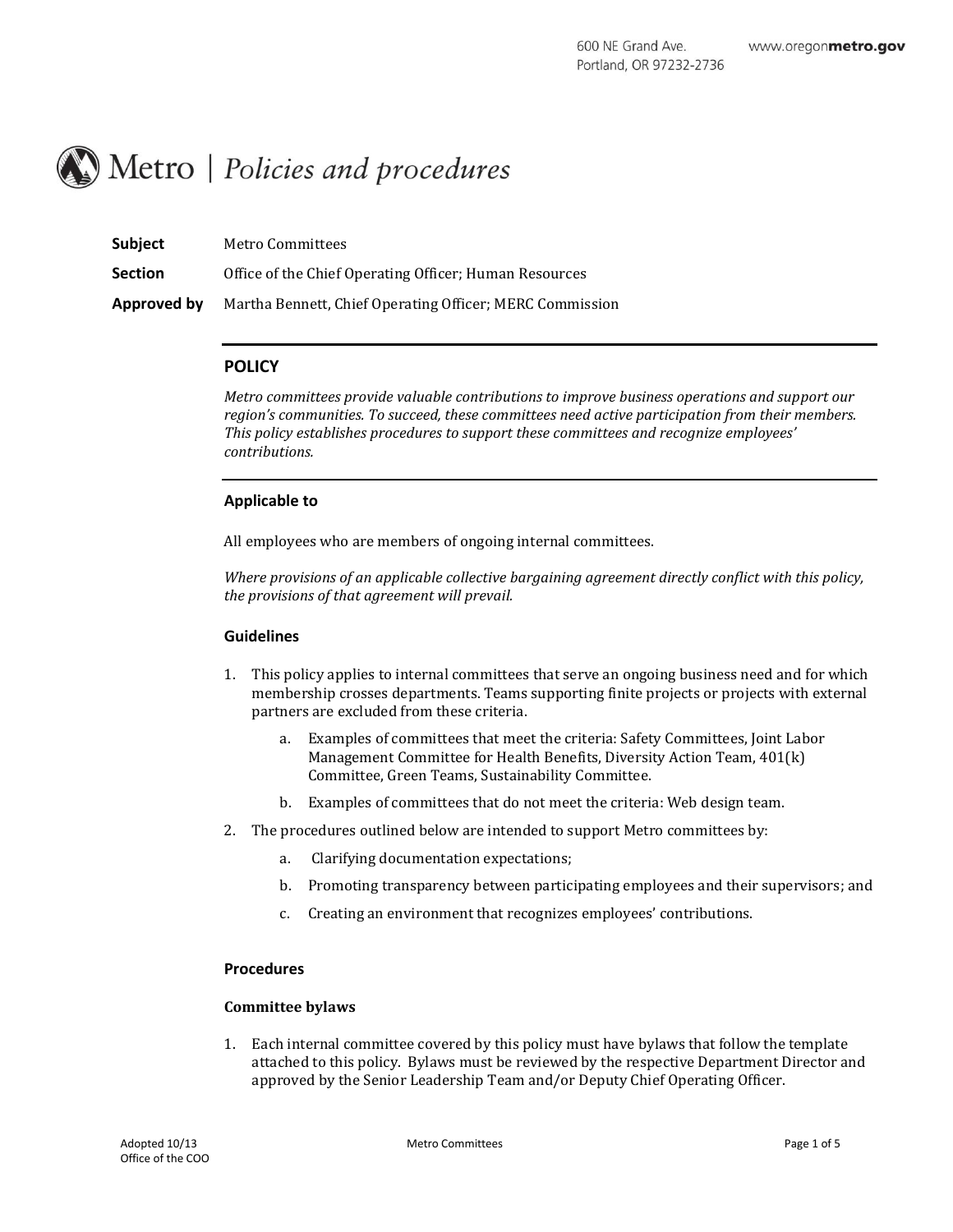- a. The bylaws should include:
	- i. Committee mission;
	- ii. Membership selection criteria;
	- iii. Terms of membership and requirements of members;
	- iv. Level of committee authority (i.e., advisory or decision making body) and decision-making process; and
	- v. Officer or chair responsibilities.
- b. Human Resources will house copies of bylaws for all committees.
- 2. When recruiting members, a committee should provide a copy of its bylaws to the interested employee.

#### **Employee participation**

- 3. An employee must have a supervisor's approval to participate in a Metro committee. A supervisor may decide not to approve an employee's participation if it would prevent the employee from meeting the business needs of the department. Conversely, participation in some committees may be required to meet a department's business needs and employees may be assigned to participate.
- 4. The terms and hours of the membership commitment must be identified in advance and discussed with the supervisor.
- 5. The supervisor must adjust the employee's workload as necessary to allow the employee to participate on work time.
- 6. Committee participation should be noted as a goal in the employee's performance evaluation and appropriately documented for future review.

#### **Fundraising and cash handling**

- 7. A committee that wishes to raise funds in support of its mission must receive authorization to do so from Metro's Chief Operating Officer (COO) or Deputy COO.
- 8. For fundraisers expecting minimal proceeds, committees must follow the cash procedures listed in Appendix A. Committees planning to conduct significant or repeated fundraising events should seek financial and legal advice concerning non-profit status and other critical issues.

#### **Responsibilities**

#### Employees:

- Request supervisor approval to participate in a committee.
- Follow fundraising and cash handling procedures as applicable.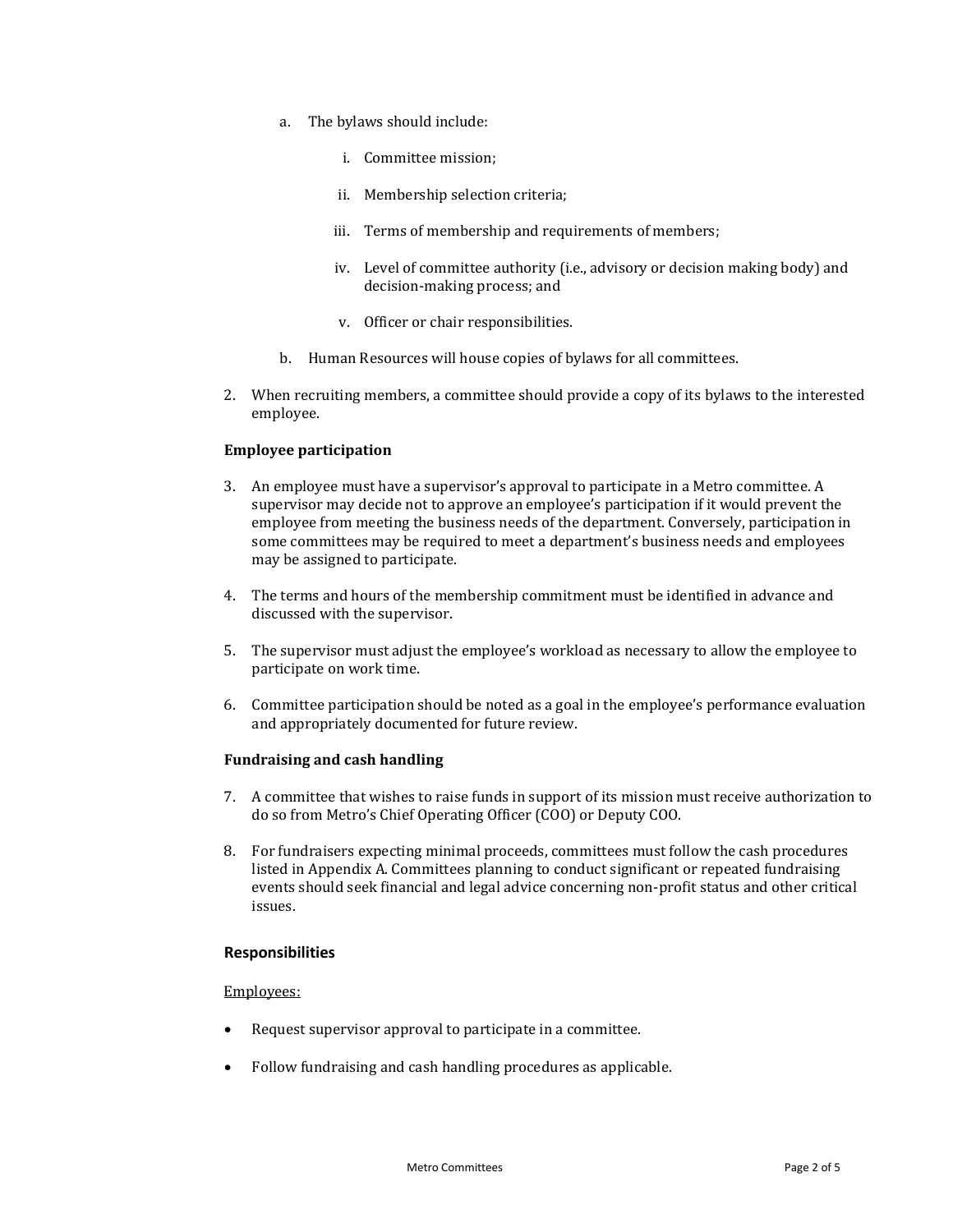### Supervisors and Managers:

- Assign and approve committee membership.
- Adjust employees' workloads and performance evaluation goals to reflect committee memberships.

## Human Resources Department:

Maintain copies of committee bylaws.

### Committee:

 Complete draft bylaws following the format in the attached and seek approvals as outlined in this policy.

### **Attachments**

Appendix A – Metro Committee Cash Handling Procedures

Appendix B – Template for Committee Bylaws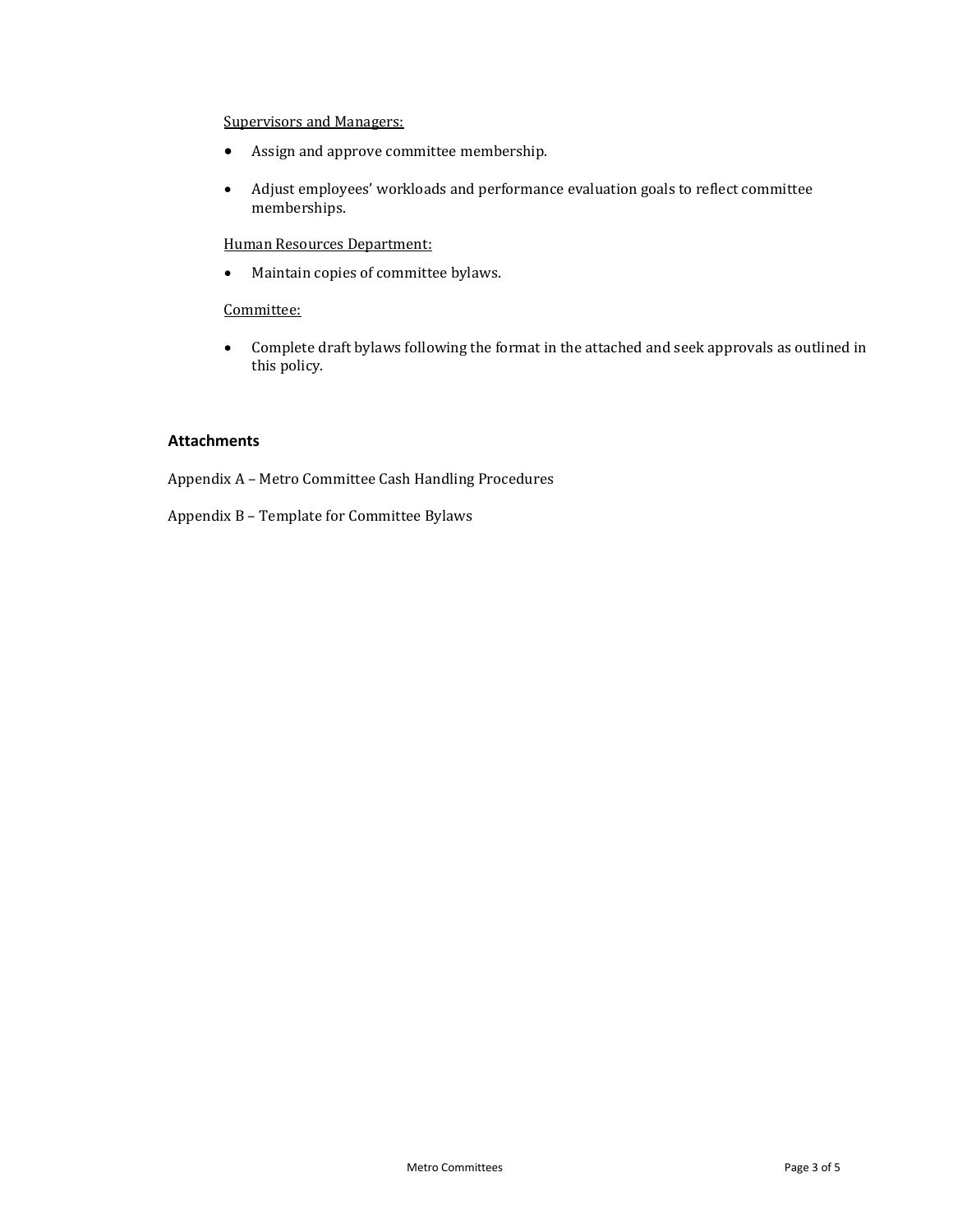# **Appendix A Metro committee cash handling procedures**

Accepting Checks

- 1. Checks must be preprinted and include the issuer's name, address and must have a check number.
- 2. Checks must only be made payable to the committee conducting the fundraiser.
- 3. Foreign checks are not accepted.
- 4. Checks must not be post-dated (dated after cu rrent date) or stale-dated (dated more than 6 months prior to the current date).

Accepting Cash

- 1. The beginning cash fund must be counted by two people in charge of the fundraiser.
- 2. A petty cash box has to be used during the fundraising event.
- 3. During the fundraiser cash has to be counted in front of the customer.
- 4. When closing out, two people involved in the fundraiser have to count the total of the cash and fill out a cash report, stating the beginning fund balance, the sales amount and ending fund balance.
- 5. The balancing of cash and preparation of the cash report should occur immediately after the close of the event.

Depositing Cash

- 1. Fundraising proceeds should be deposited into the committee's bank account within three business days of the event.
- 2. Cash held until deposit should be kept in a locked secure area.

Reconciling the Bank Account

- 1. The bank account should be reconciled on a monthly basis and in a timely manner
- 2. A person without access to the bank account and not involved in the collection of fundraising amounts should be responsible for the monthly bank reconciliations.
- 3. Any discrepancies noted in the bank reconciliations should be reported to an individual with management oversight of the committee (Committee board member, president, etc.)

No credit cards can be accepted for fundraisers.